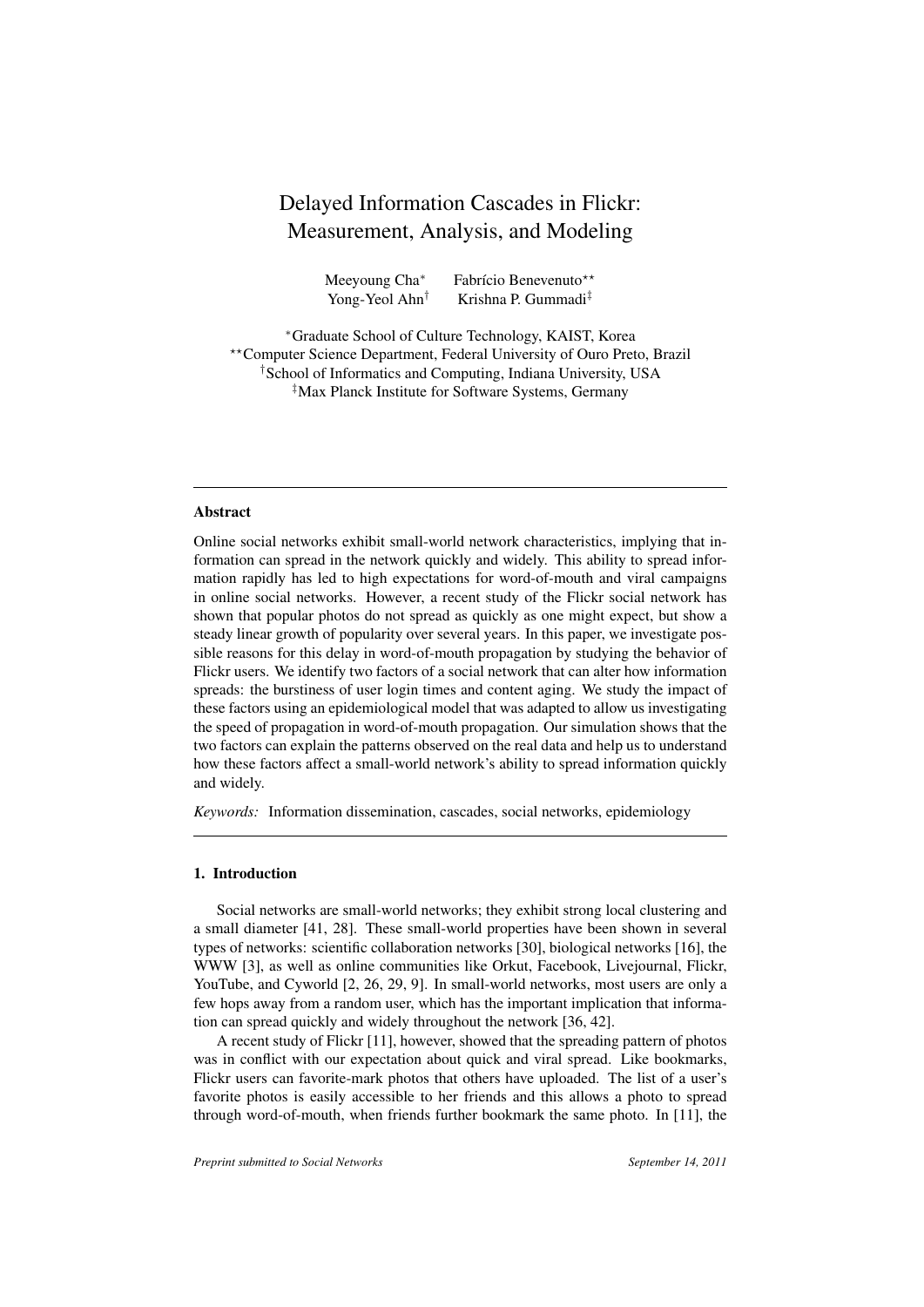authors studied the spread of photo bookmarks and found that some photos experienced a long time to propagate from one friend to another, experiencing an initial phase of exponential growth in the number of fans, followed by a phase of slow and linear growth over several years. These findings differ from the common expectations about viral spreading [36, 42].

In this paper, we provide new insights on this delayed information propagation by studying the behavior of Flickr users. Particularly, we investigate two factors that can cause significant delay in the word-of-mouth propagation:

- 1. Bursty login times: In Flickr, a user must visit the website to browse photo updates from friends. Because users are not always-on, individual's login times can be thought of as their window of opportunity to receive content from their neighbors. Therefore, this factor directly contributes to the delay in information propagation.
- 2. Content aging: The availability of a photo from a particular user diminishes as new photos displace old ones. This requires additional clicks to access old photos and limits the ability of the photos to spread.

To understand if the combined effect of content aging and bursty login behavior can delay information propagation in Flickr, we extended an epidemiological model to reproduce word-of-mouth information propagation and we simulated the addition of both delay factors in a photo spreading system. Our approach qualitatively explains the dynamic state of photo spreading over time in the Flickr social network. Our model is inspired by the SIR model, which is widely used in describing disease outbreaks. Like infectious diseases, popular photos can "infect" the users who favorite-mark them, users then "recover" from their favorite-marked photos over time. Our model can effectively explains the epidemic dynamics of the linear growth pattern seen in photo popularity. While the total number of fans grows steadily over time thereby exposing the picture to an ever increasing number of users in theory, our model estimates that the number of infected people who can effectively propagate photos in fact remain rather constant over time.

Our experiments help us to better understand why small-world networks do not always propagate information rapidly and how the delay factors we studied can affect the shape of the information propagation paths. The delay factors we studied are common in many online social networks, and we believe that our results can be applied in understanding the inherent delay associated with word-of-mouth propagation in many other online social networks.

The rest of the paper is organized as follows. Next section summarizes the main characteristics of the Flickr network and the photo spreading patterns that motivated this work. We perform measurements and analyses to identify potential factors of delay in information propagation in Section 3. As two key factors, we introduce content aging and dynamics in login times. In Section 4 we use an epidemiological model to verify if these two factors are able to delay information cascades in Flickr. Section 5 discusses how delay factors can affect information cascades paths in a social network. Finally, Section 6 briefly surveys related work and Section 7 concludes the paper and offers directions for future research.

#### 2. Dataset and motivation

In this section we first briefly describe the Flickr social network and the methodology used for measuring photo popularity. We then review the delayed propagation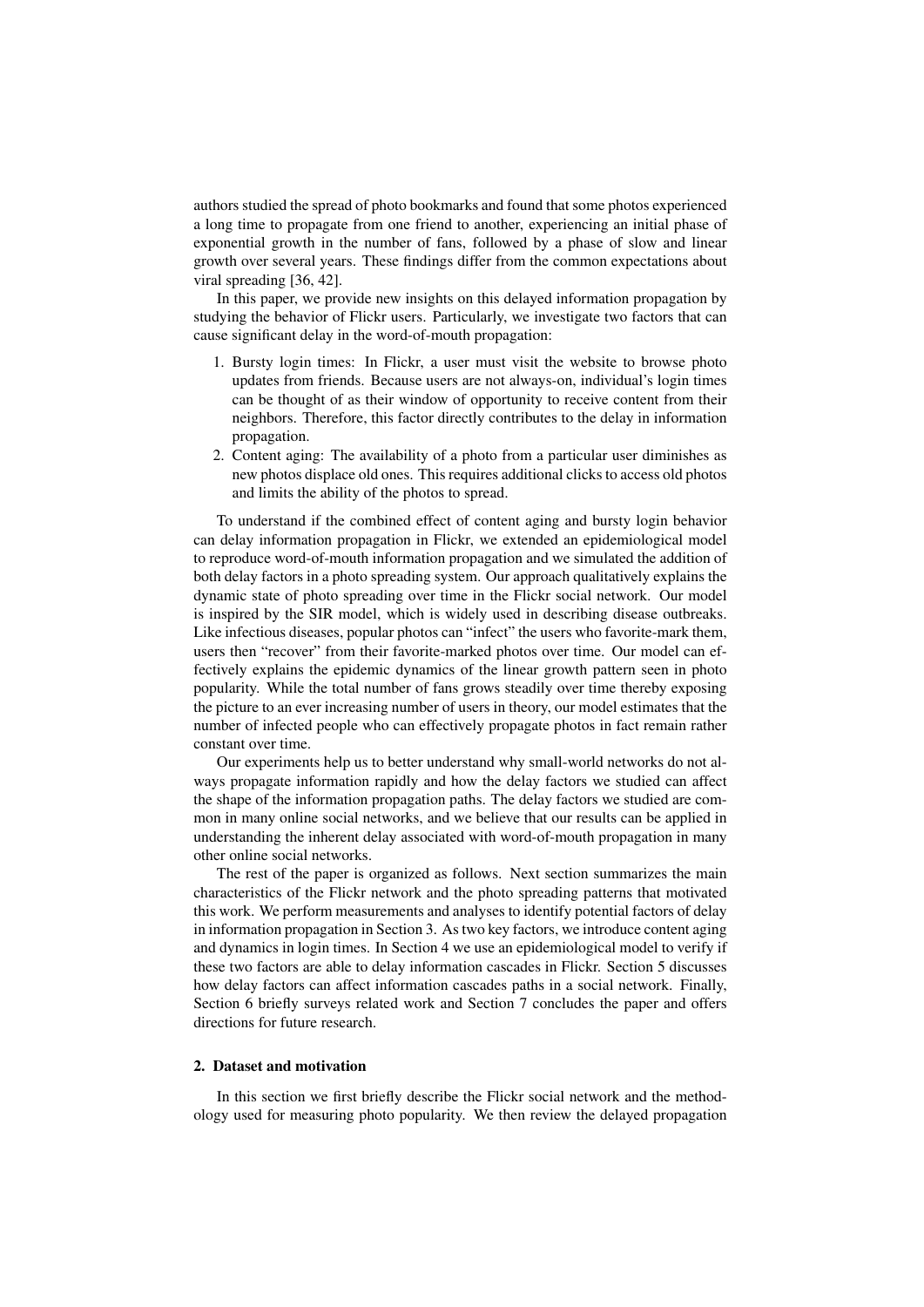patterns of photo spreading identified in [11] by reproducing the same experiments that motivated our work.

## *2.1. Flickr dataset*

Flickr is a photo sharing site with social networking features, where users can create friend relationships with one another and share photos. Users can upload photos, tag photos, comment on photos, bookmark photos as favorite. Users also join groups and upload photos into the groups. To use most of these features, users must create a Flickr account and they must be logged-in.

Flickr users can create two types of links: links to favorite photos (called *favorites*) and links to other users (called *contacts*). Like bookmarks, Flickr users favorite-mark photos to archive and share interesting photos with others. Users who favorite-marked a photo are called *fans* of the photo. The list of a user's favorite photos and contacts are available at the user's profile and login page. More importantly, each users favorite photos list is publicly visible, and, when users login into the system, they receive a list of all new photos of friends as well as all the new photos their friends favorite marked. These mechanisms create a suitable environment for photos to spread across social links in the Flickr network.

In this paper we use a Flickr dataset available for the research community<sup>1</sup> that contains the list of favorite photos for all users and the topology snapshot of the social network. Because the Flickr API provides information about the exact time when a user marked a photo as a favorite, we can recreate favorite marking events over the social network topology. The dataset contains information about 35 million favorite markings of 11 million distinct photos by 2.5 million users. We refer the readers to [11] for the detailed description of the data, data analysis on the general properties of the network, and limitations of the data.

#### *2.2. Delayed information propagation in Flickr*

Previous study showed that the Flickr social network exhibits "small-world" property [11]. In a network with the small-world property [28], the average path length between people is so small that every pair of users can be connected in a few hops even when the size of network reaches planetary-scale [15]. Figure 1(a) shows that about 70% of all users can be reached from an average user within four hops. The average path length is 5.67.

Although the Flickr graph ensures that users can reach any other's content within a few hops, it is important to know what fraction of the late adopters got to know of the photo through a friend (as opposed to other mechanisms like search and external web links). Knowing this is important because if a new fan is connected to an existing fan, this means that information likely propagated from an existing fan to the new one. In Figure 1(b) we examine the fraction of fans that are located 1, 2, or 3 or more hops away from the uploaders. We can note a strong content locality. About 90% of all favoritemarkings come from a 2-hop neighborhood of uploaders. This observation associated with the small-world properties of the Flickr topology suggest that information can propagate quickly and effectively through the Flickr social network.

However, the actual spreading pattern of very popular photos in Flickr is in conflict with such conclusion. Figure 2(a) shows a steady linear growth of popularity of

<sup>1</sup>http://socialnetworks.mpi-sws.org/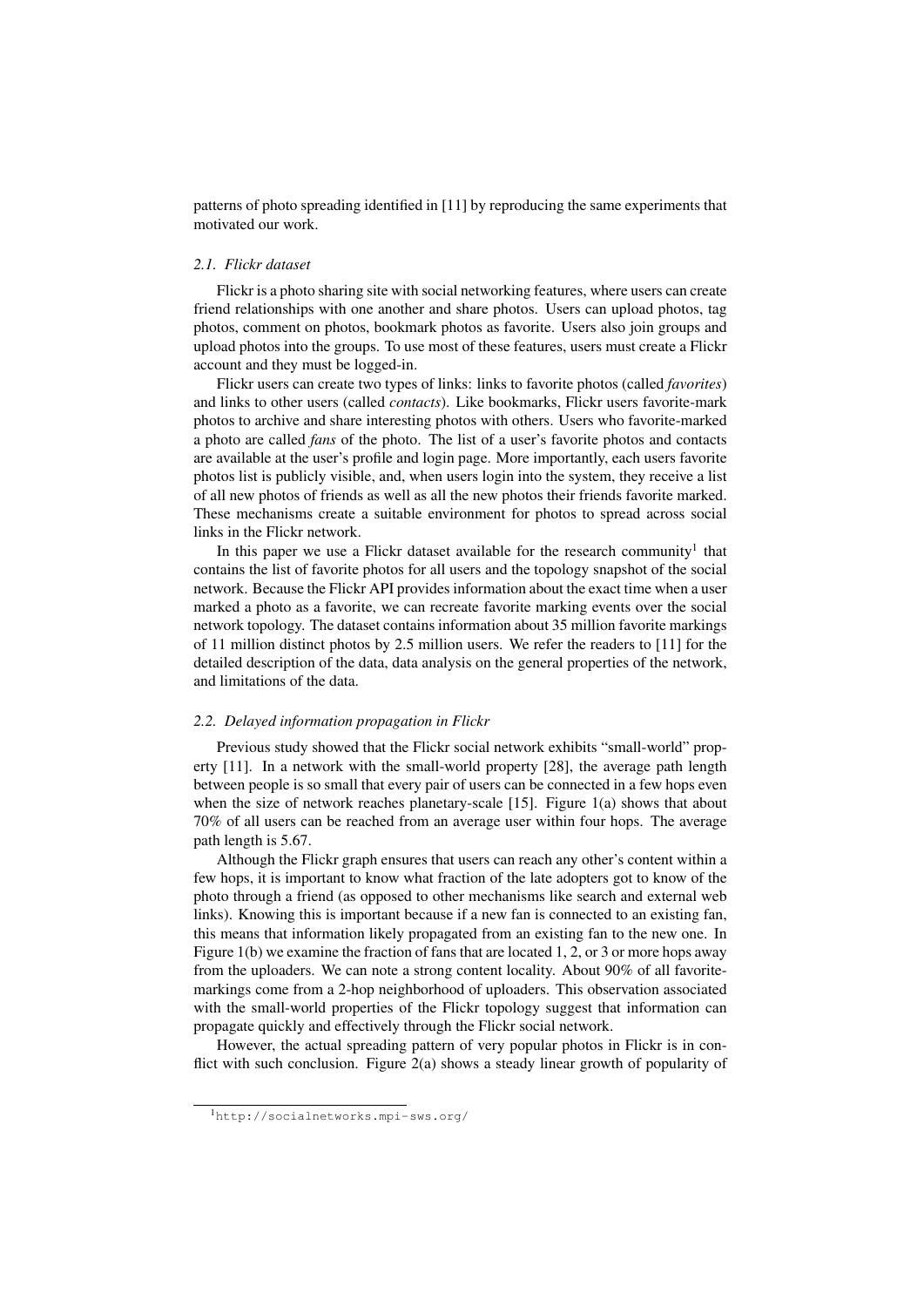

(a) Small-world effect: nodes connected by a (b) Spatial pattern: few hops (average path length = 5.67) 90% of all favoritemarkings come from a 2-hop neighborhood of uploaders

Figure 1: Patterns of the Flickr topology and photo-spreading through social network links. An open circle represents the average value and the vertical line represents an error bar of standard deviation.



(a) Temporal pattern: a sample photo shows a steady growth in popularity over 600 days (b) Popularity growth pattern over a 2-year period (897 photos that had more than 100 fans)

Figure 2: Photo spreading patterns in the Flickr social network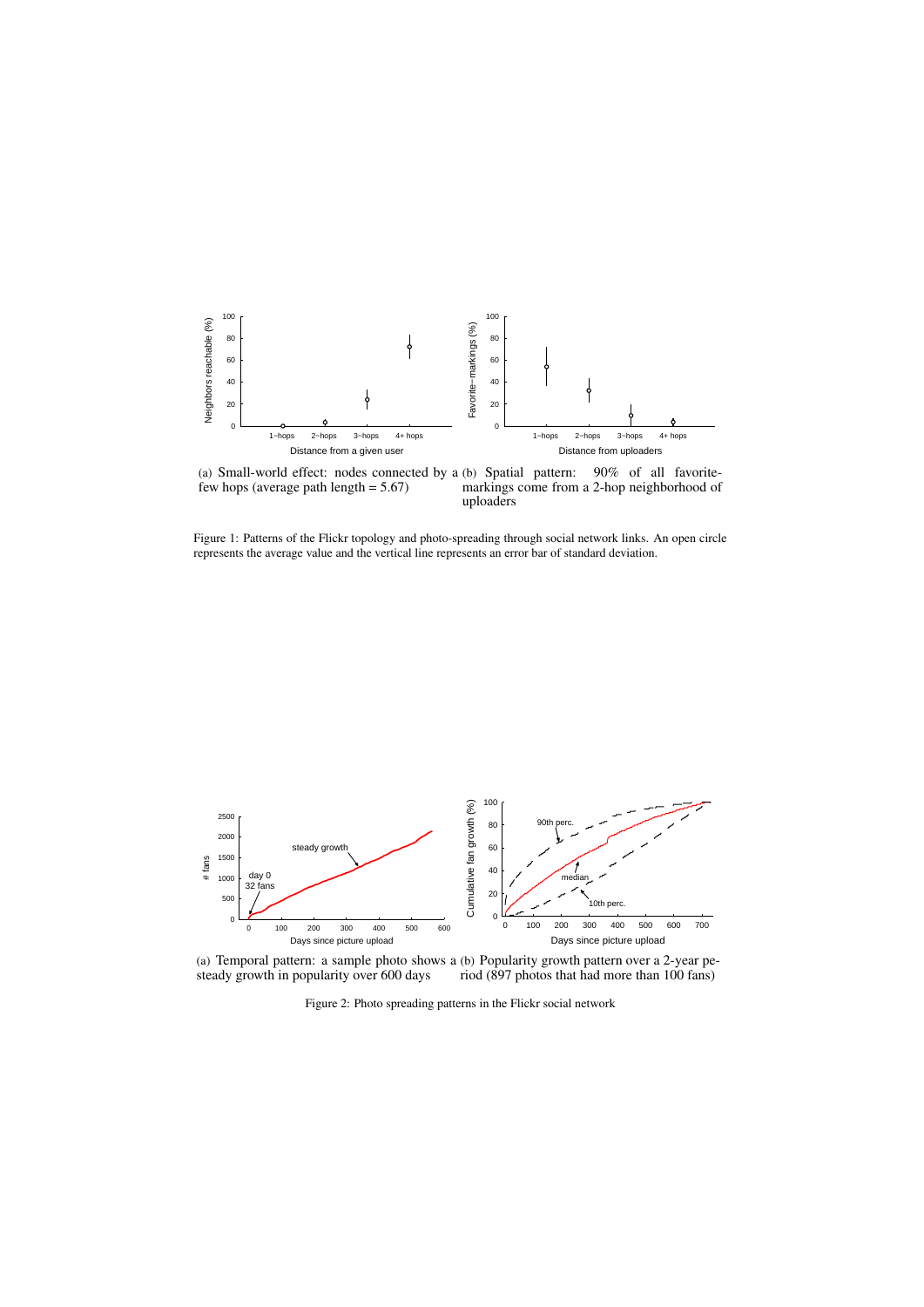a sampled photo over 600 days. Many other popular photos exhibit similar trends, where the linear steady growth is sustained over extended periods of time. Indeed, Figure 2(b) shows the median growth pattern based on all popular photos in Flickr that were favorite-marked more than 100 times by the end of the first year of photo upload. The plot shows the fraction of fans a photo obtained at the given age, out of the total number of fans it obtained at the end of the first year. The graph shows that these photos experienced a surge in popularity during the first few days. However, after the first 30 days, they enter a period of steady growth. The median growth rate is relatively steady even 300 days after the photo upload. For the majority of pictures, nearly 65% of fans were acquired after the first 10 days.

A steady increase in popularity is observed for long period of time: even after two years the growth rate does not show any sign of slowing down. As a result of the steady growth pattern, the fans these pictures obtained during the first few days accounts for an ever decreasing fraction of total fans. For a majority of popular pictures, over 90% of fans were acquired after the first 30 days. This suggests that Flickr users take a long time to find out about interesting pictures.

This delayed propagation of photos in Flickr cannot be easily explained by traditional information diffusion theories [36, 39], which predict a rather swift exponential initial growth of the number of people interested in an item and its eventual slowdown by a saturation or maturity. In theory, the small-world property of the Flickr network structure ensures that every pair of users can be connected in a few hops, thereby accelerating the information propagation process [15, 28, 28]. On the rest of this paper we focus on verifying two potential causes of such delay in information propagating in Flickr: the bursty login times associated to content aging.



#### *2.3. Popularity and content age*

Figure 3: Relationship between the number of new fans and photo age in Flickr

The delayed information propagation is prominent in the spread of online content. In order to investigate the prevalence of delayed information propagation in Flickr, we examined what fraction of favorite-markings from any given week are made on new and old photos, based on the entire Flickr trace we gathered. Figure 3 shows the result for a representative week, out of many randomly chosen weeks we examined. The  $x$ -axis represents the age of photos at the time of favorite-marking and the  $y$ -axis represents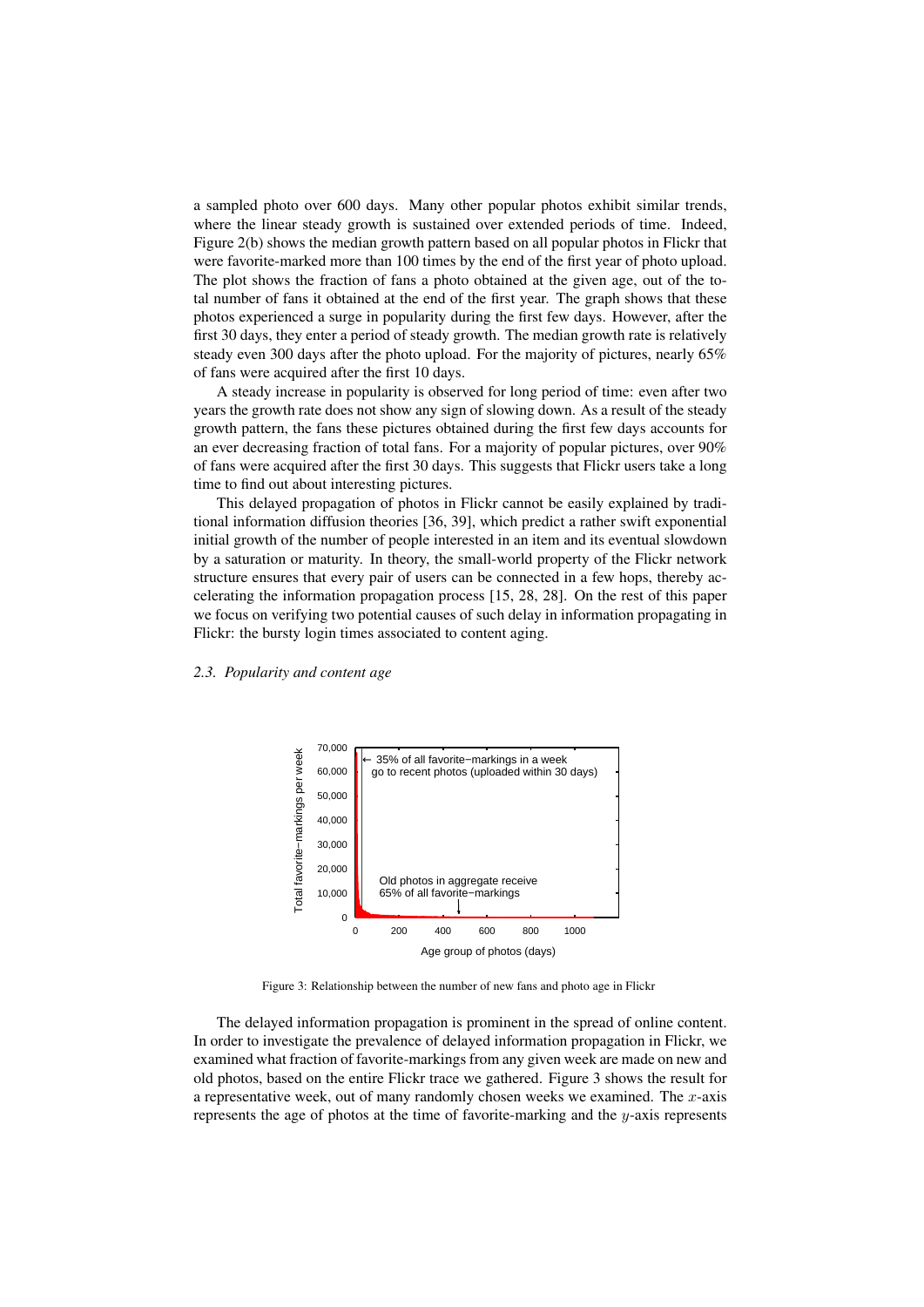the total number of fans that all photos of the same age obtained. The vertical line marks the age of 30 days.

The figure shows a prominent peak towards an age of zero, indicating that a typical Flickr photo actively attracts new fans at the beginning of its lifetime. As photos get older (i.e., have been in the system for a longer period of time), their ability to attract new fans diminishes quickly. While most photos receive their fans at the beginning of their lifetime and remain unnoticed, a small fraction of the popular photos continue to receive new fans even after several months and years of their uploads. In fact, photos aged up to 30 days collectively received only 35% of all new fans on any given week. The remaining 65% of the fans went towards content older than one month. This observation suggests that Flickr photos acquire a significative fraction of their fans after month and not immediately after they are created.

### 3. Measurement observations on Flickr photo propagation process

So, what are the possible factors underpin the surprisingly delayed propagation of popular Flickr photos? In this section we examine the behavior of Flickr users and identify two possible factors that delay information propagation.

Consider a fictitious Flickr user Carol. To have any chance of receiving and further propagating a photo, Carol should not only be active (i.e., logged on), but also the photo should be easily accessible, ideally, shown at the login page. If Carol sees the photo, then with a certain probability she will favorite-mark it and participates in further spreading. Carol's friends, when they login to Flickr, can see newly favoritemarked photo. This simple example captures two key factors that can delay information propagation in word-of-mouth: login behavior of users and content availability over time. We describe each factor in turn below.

#### *3.1. Bursty login behavior*

Flickr is a pull-based system, where a user must regularly login to check updates from friends. Here, we examine the frequency at which users login to Flickr and the variations of login behavior among individuals.

Because we cannot directly measure the login interval of users, we infer this information based on the times between two consecutive activities for each user. More formally, we utilize a time series  $t(i)$ ,  $i = 1, 2, 3, ...$  to denote the time of the *i*th activity of each user. The time series  $a(i)$  is defined as  $t(i+1)-t(i)$  and it denotes the time between the *i*th and  $i + 1$ th activities that belong to the same user. We considered two forms of activities in our analysis: upload of photos and favorite-markings. Figure 4 shows the probability distribution function intervals between two consecutive activities for all users with at least two registered activities in the entire dataset. While users do not necessarily upload photos or favorite-mark photos each time they login, these statistics suggests a lower bound on login intervals.

The probability of occurrence of times between activities is higher when the activity interval is close to zero, which means that users repeat the same activity frequently within a short period of time. When uploading photos, a user is likely to upload multiple photos at once. Prominent peaks appear every 24 hours, indicating a strong periodicity in the Flickr login times: people consistently access Flickr at almost the same time of day. Peak heights decrease as the time interval increases, but the probability is still significant and exhibits clear periodicity even after a week. This indicates that there are prominent fluctuations in user's behavior. We do not observe any particular weekly pattern.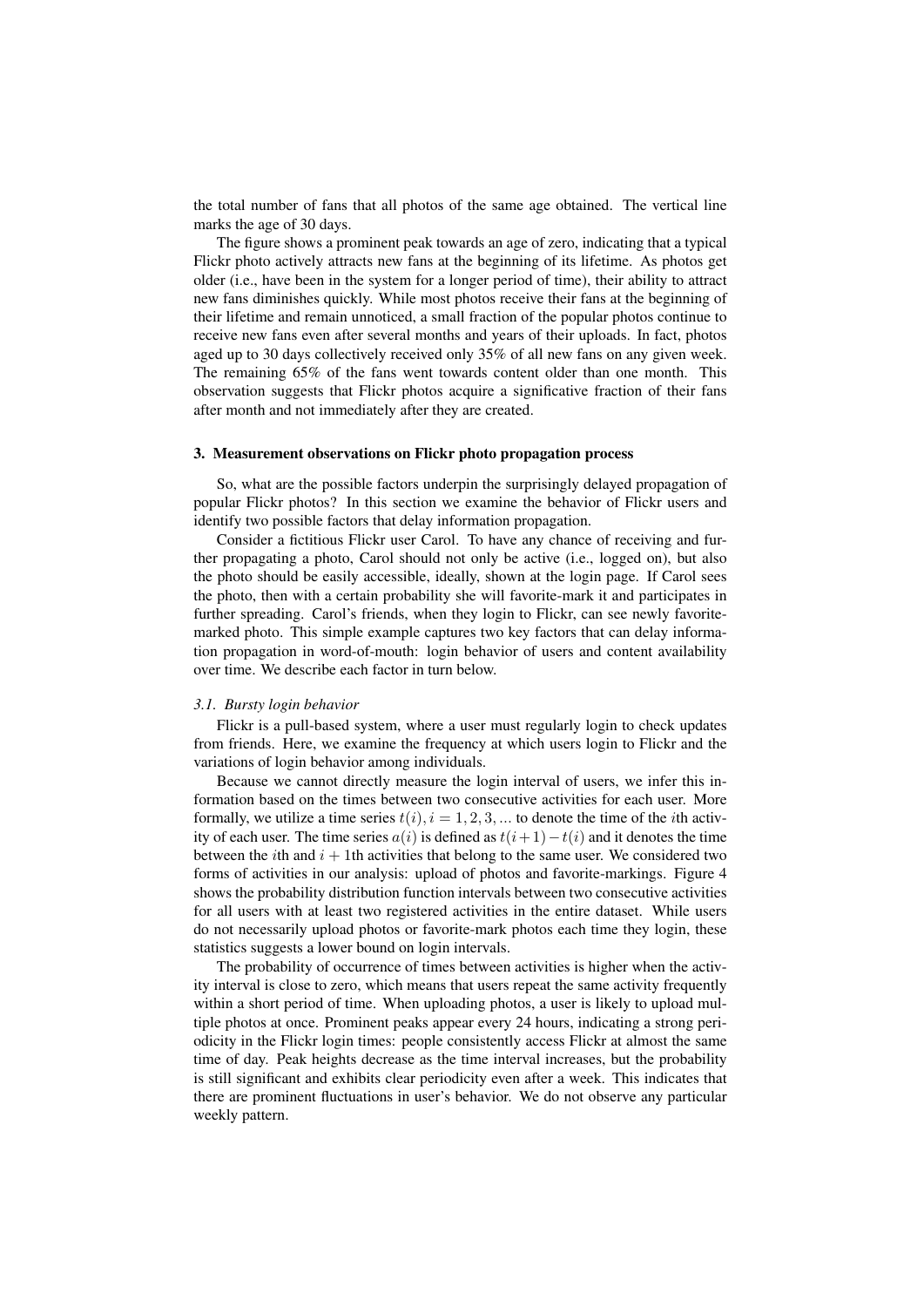

Figure 4: Time intervals between two consecutive activities show regularity in user behavior

We also look at the last login times of users at any given time. Based on the final time stamp of the dataset, we inferred the last login time of users by examining the last time stamp they engaged in any activity (i.e., favorite-marking or photo upload). We consider users who did not exhibit any activity for more than 90 days to be inactive. Figure 5 shows the distribution of the time between login times for 255,593 users. For comparison, we also plot the last login times from another online social network. Recently, Torkjazi et al. [38] studied the user participation of MySpace users based on "date of last login" information available on a user's MySpace page. We obtained their data and present the last login times of 10,553 users who accessed MySpace within the 90 days of the data collection in Figure 5.



Figure 5: Distribution of the time since last login

As expected, individual users show large variations in the frequency of their login times. We can note that only 25% of users in Flickr and 55% in MySpace login more frequently than once a week and 60% of the Flickr users and 75% of MySpace users login more frequently than once a month. As a consequence, these observations suggest that a large fraction of the users (25-40%) login less frequently than once a month.

Because users are not always-on in the Flickr system but log on sporadically and show activities in a bursty fashion, individual's login times can be thought of as their window of opportunity to receive content from their neighbors. A user who logs in infrequently will find photos of her friends much later in time than those who login to Flickr daily. Consequently favorite-marking of photos by those users will naturally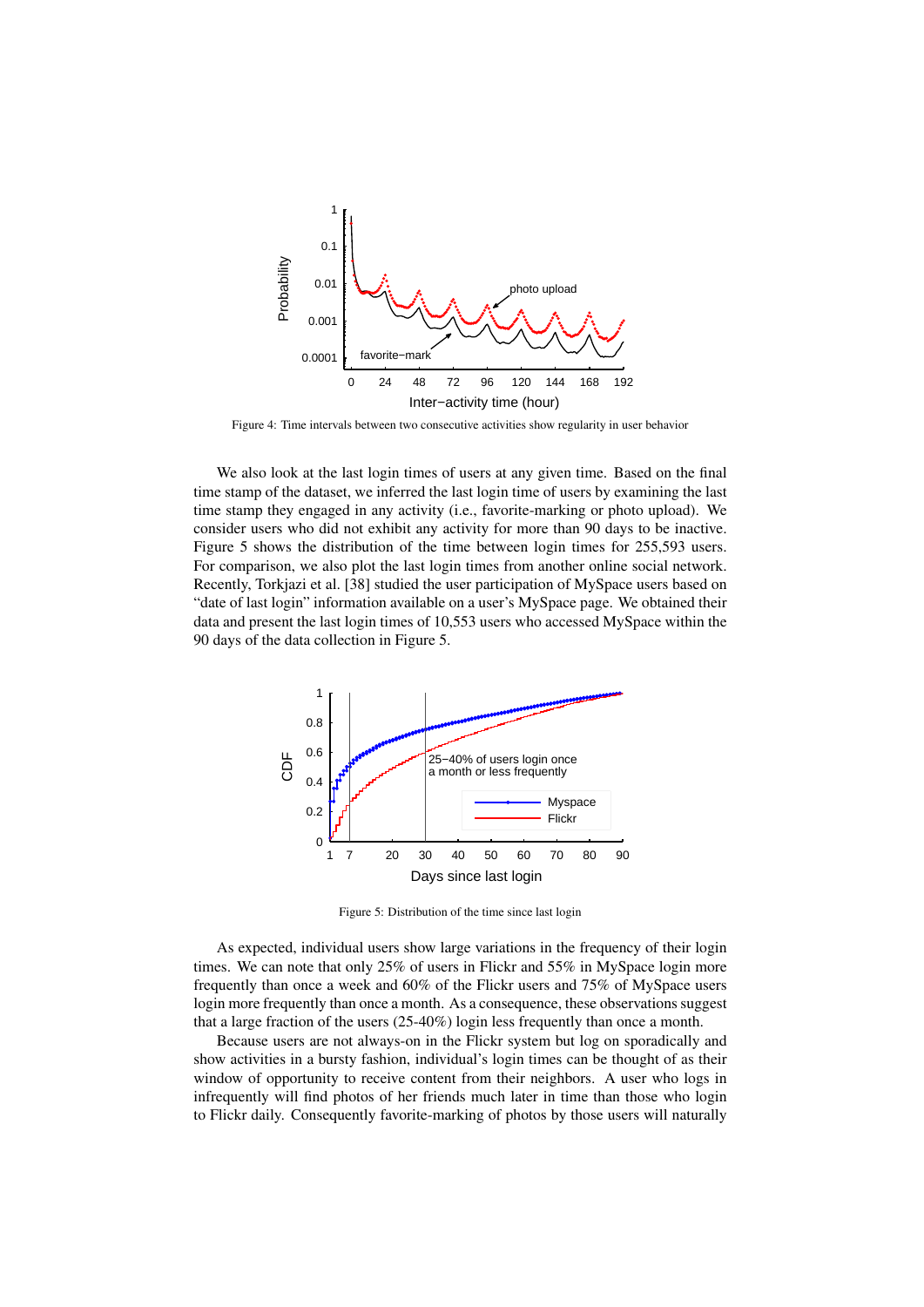come later in time in terms of photo age. Therefore, this factor can directly contribute to the delay in information cascade.

# *3.2. Content aging*

The second factor, content aging, is based on the observation that new content constantly displaces old content. While users can have multiple favorites, as the number of photos marked as favorites grows, the bookmarked photos are paged. As a result, accessing old photos requires an additional click, which can limit the ability of the photos to spread widely in the network. The rate of content aging depends on how quickly new content displace old content, in other words, how frequently a user's friends send updates.

In order to study content aging, we examine the probability that a user favoritemarks a photo as the number of clicks that is required to find a given photo increases. One way to see this trend is the photo updates from friends. As mentioned earlier, all new photos of friends as well as photos favorite marked by friends are shown to the user at the login page. This list is chronologically ordered, so that the newest photos are shown on the first page (where each page typically contains 30 photos). Let us consider a user who consecutively favorite-marks two photos P and Q that are shared by her friends. To infer how many photo pages the user would have browsed, we count the number of all photo uploads by her friends between P and Q's uploads. Figure 6 shows this trend. Because the number of photo updates from friends can vary largely according to how many friends a user has, we grouped users by their number of friends.



Figure 6: Amount of updates from friends available to users

Figure 6 clearly demonstrates that the probability of checking photos drops rapidly as the number of webpage clicks increases. A vertical bar in the figure represents the first page limit of 30 photos. A user typically consumes content on the first page with a probability of 0.53, depending on the number of friends she has. As the number of clicks a user needs to make increases to find a given photo, the probability a user browses that content decreases. This indicates that content aging limits the chance for a photo to spread.

Interestingly, content aging is directly associated with bursty login times. Infrequent users can accumulate a large number of updates from friends. Consequently, when they finally login, it is unlikely they check all the updates from their friends. A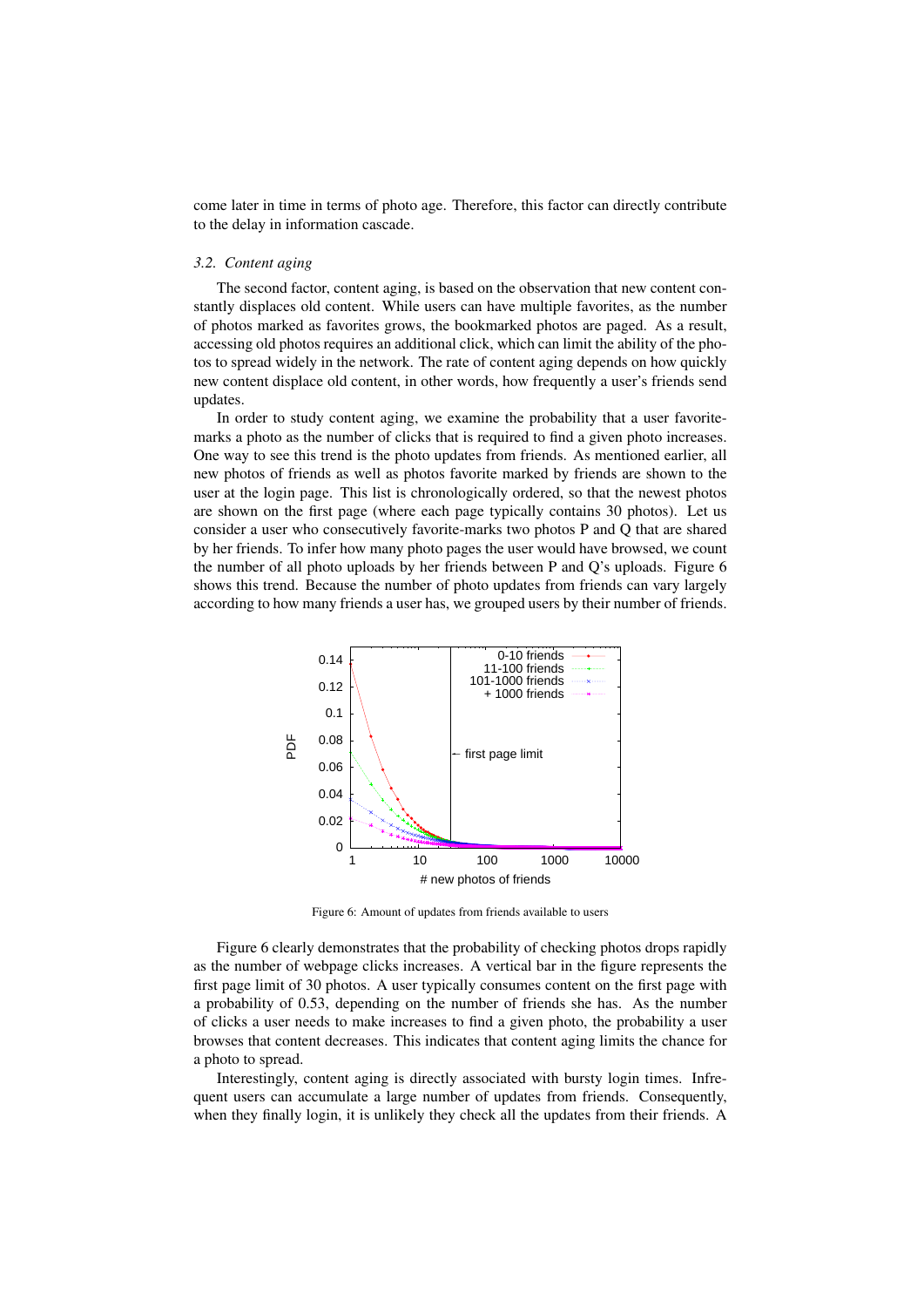typical Flickr page contains only tens of photos which means that a large fraction of updates from friends will be moved to the second, third, or even tenth page, requiring an additional click to access, making them much less accessible.

#### 4. Simulation of word-of-mouth

In the previous section we have have shown that the login behavior of users is bursty, and we have established that content availability drops rapidly over time. In this section, we investigate if these two factors can lead to the steady popularity pattern. We first present the simple model for word-of-mouth we incorporate these factors into the model through simulation to test if they are able to delay the spread of a photo and lead to the same patterns we observed with real data.

## *4.1. A model of word-of-mouth*

We choose to study word-of-mouth propagation using a simple model that is inspired by the SIR model, usually used to study the spread of infectious diseases through human populations [32, 27]. The key idea behind the SIR model is to divide the population into three non-overlapping states: those who are susceptible to infection (referred to as S), those who are infected and can spread a disease to other susceptible individuals (denoted I), and those who have recovered from a disease and are immune to subsequent re-infection (denoted R). The state transition happens in the direction of S→I→R. In this model, two transition rates S→I (infection) and I→R (recovery) determine the cumulative number of infected people.

The SIR model has great similarity to word-of-mouth content propagation. Like infectious diseases, a photo can "infect" a user who likes it, and the infection can be spread along social links. A user would be recovered from the infected photo only if she removes the photo from her favorite list. There are, however, (at least) two fundamental differences between the two processes. First is at the condition for infection. In disease spreading, a susceptible individual gets equal exposure to all the infectious diseases the user encounters. In content spreading, however, a user's attention is scarce and a user consumes only easily accessible content (e.g., what is shown on the web page). The second difference is the infectiousness quality of content. In disease spreading, encountering an infected person increases an individual's chance of catching a disease. In content spreading, however, increased exposure does not necessarily make the user more likely to like the content. Furthermore, the times when a content could be viral (i.e., infectious) may vary widely, especially for topical or seasonal content. Disease, in contrast, do not typically "age" quickly like information.



Figure 7: Model of word-of-mouth propagation

To account for the above differences, we use SEIR model [6], which has one additional state called exposed (denoted E) between the S and I states (Figure 7). In our SEIR model, all Flickr users start in the *susceptible* state, which indicates that the user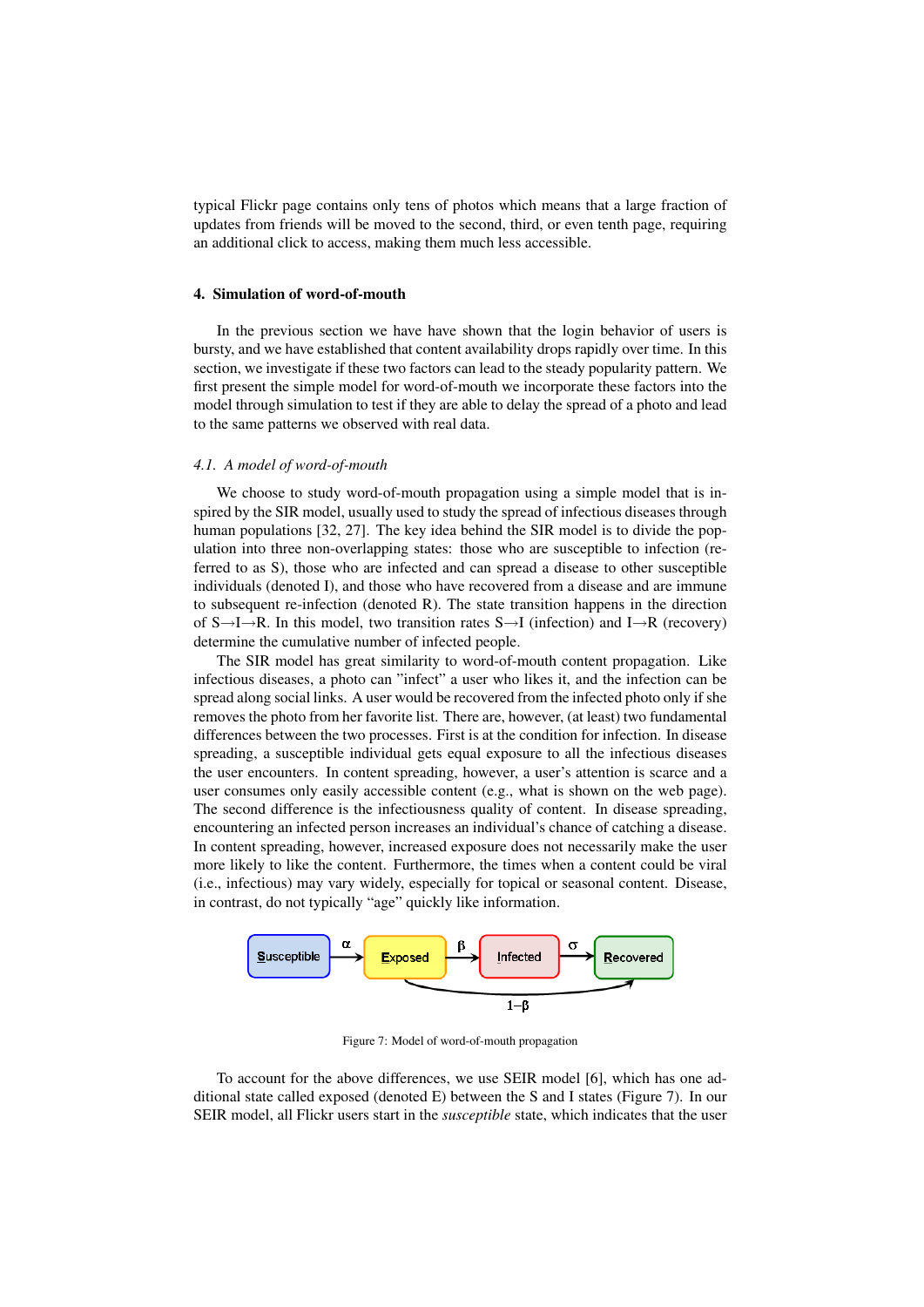has not yet seen the photo. When a seed user shares a photo (via upload or favoritemarking), the friends of that user can move to the *exposed* state. This transition is constrained by user login dynamics and content aging. Once a user is exposed to a photo, the user can move to either *infected* state by favorite-marking the photo or to *recovered* state. Unlike the spread of most infectious diseases, an infected user will retain the same favorite indefinitely–there is no recovery–unless she removes the photo from her favorite list and becomes recovered (i.e.,  $\sigma \approx 0$ ). Because individual photos vary in their infectiousness and availability, the model of word-of-mouth in Figure 7 needs to be considered for each photo.

In the standard SEIR model, the exposed state represents the time during which an individual is infected but not yet infectious, and the latent time in this state is often assumed to follow an exponential distribution. A transition from the exposed state to the recovered state is similar to being immune to the photo [5]. In reality, it is possible that users need to be exposed multiple times to the same photo before deciding to favorite-mark the photo (see threshold influence models in viral marketing [43]). In this paper's scope, we assume that a user immediately makes a decision on whether to favorite-mark a photo the moment she sees the photo.

#### *4.2. Word-of-mouth in theory*

Consider a population of N users at time t, where  $S_t$ ,  $E_t$ ,  $I_t$ , and  $R_t$  are the users in the states S, E, I, and R, respectively, and  $N = S_t + E_t + I_t + R_t$ . The number of users in each state can be described as a function of time

$$
\begin{cases}\nS_{t+1} = S_t - \alpha S_t I_t \\
E_{t+1} = E_t + \alpha S_t I_t - \beta E_t - (1 - \beta) E_t \\
I_{t+1} = I_t + \beta E_t - \sigma I_t \\
R_{t+1} = R_t + (1 - \beta) E_t + \sigma I_t\n\end{cases}
$$

where  $\alpha$  is the probability of a susceptible user, with at least one infected friend, be exposed to the content. The parameter  $\beta$  is the probability that an exposed user favorite marks the photo and becomes infected. We assume that exposed users that do not favorite mark the photo will not favorite mark it anymore in the future, thus, becoming immune to the photo. As a result, exposed users have probability  $1 - \beta$  to move to the recovered state. The parameter  $\sigma$  is the probability that an infected user remove the photo from her favorite list and, consequently, recovers.

The state transition rates from one state to another are depicted in Figure 7. The model assumes that recovered users are immune to the infection and, thus, they cannot favorite mark that photo anymore.

We tested the model using real social network data, which we sampled from the largest connected component of the Flickr social network topology. We used networks of different sizes (i.e. ranging from 5,000 to 1 million users). These networks were created considering the social network of users involved in real favorite-marking cascades. Thus, this strategy ensured that each network forms a single connected component. Our simulation works as follows: Given a network topology, we start with a single infected user. The remaining users are in the susceptible state. Each user in the network is assigned a login interval. At each simulation time unit, users who login have a chance to move from one state to another according to the dynamics of the proposed model.

To illustrate the dynamics of the model, we show one instance of a simulation run based on a network of 5,000 users. Figure 8 depicts the spreading dynamics of a photo, using model parameters of  $\alpha = 0.2$ ,  $\beta = 0.2$ ,  $\sigma = 0$ , and no delay factors. In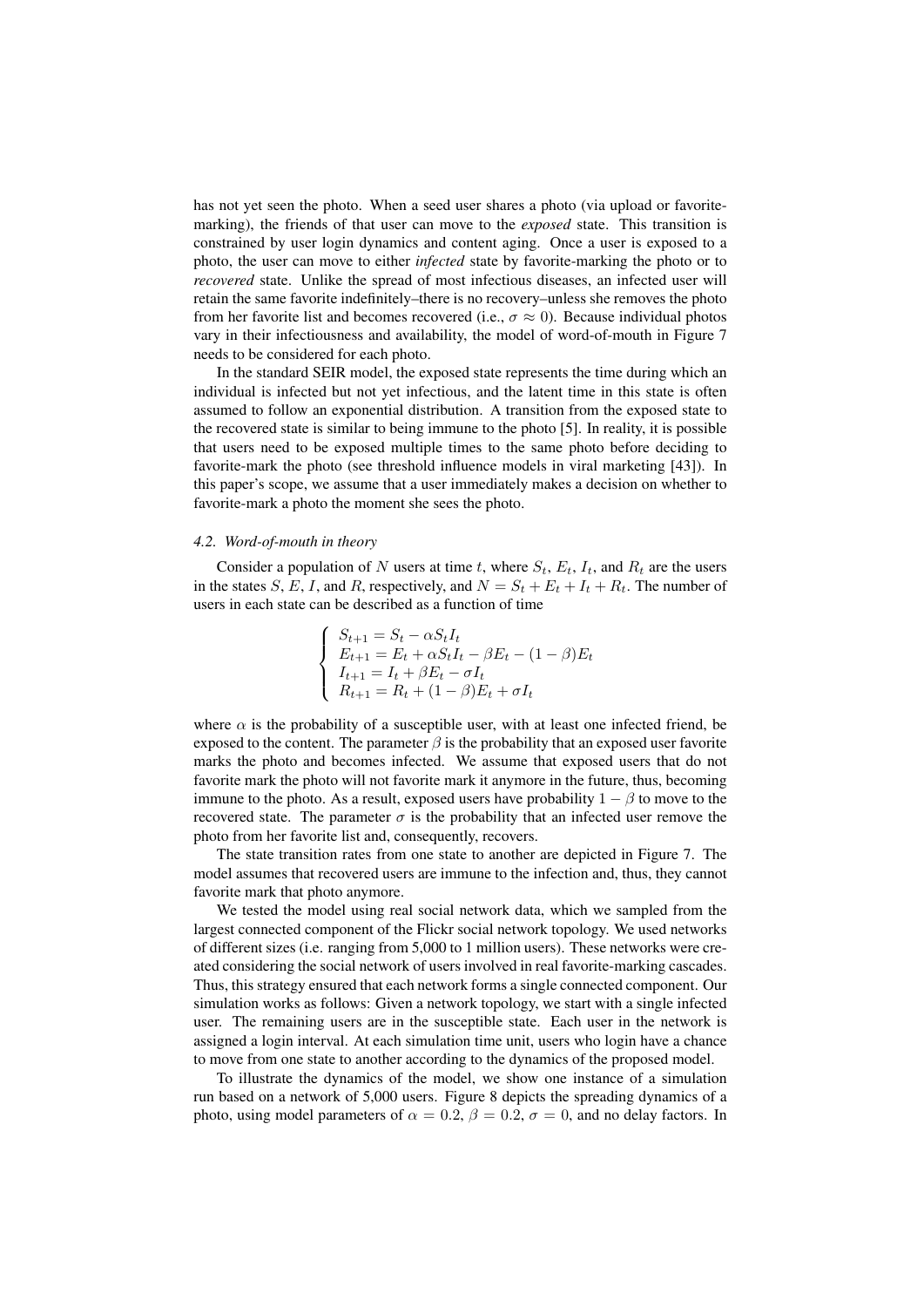

Figure 8: Dynamics of word-of-mouth in theory

this scenario, all users are assumed to login to Flickr once every day. The simulation result shows that the number of exposed users increases quickly and all the users become either infected or recovered. Upon encountering a photo (i.e., when a friend has favorite-marked any photo), users have a 20% chance of favorite-marking the photo. Consequently, the number of infected users quickly increases and the epidemic stabilizes after 15 days.

This baseline simulation showed a similar pattern across a variety of network sizes and values for the  $\beta$  parameter. For larger networks, more users remain in the susceptible state when the epidemic pattern stabilizes. When we decrease the  $\beta$  value, the number of total infected users decreases. Regardless of these changes, we always observed rapid popularity growth of photos, followed by saturation.

#### *4.3. Word-of-mouth in practice*

Now we use our model to explain the epidemic dynamics of photo spreading under the two delay constraints: bursty login times and content aging. First, as a baseline for comparisons, we simulate photo spreading without any delay factors. We then gradually add the two delay factors in the model and study how spreading dynamics changes. Across all simulations, we used a network of 500,000 users and set  $\beta = 0.1$ , and  $\sigma = 0$ .

#### *4.3.1. Baseline*

First, as a baseline for comparisons, we perform the simulation without any delay factors that we suggest. Figure 9(a) shows the number of newly infected users over time. The parameter  $\alpha$  is set to 1.0 and users login once every day. The photo propagates quickly over the network and obtains all possible fans in the first 10 days. At the end of the simulation, the photo had 1,444 fans.

# *4.3.2. Simulating login dynamics*

Next, we assigned each user a login interval that is drawn from our measurements in Section 4.1. Every user was active at least once every 90 days, but some users logged in more frequently than others. 20% of users logged in at least once every week and 40% of users logged on once a month or less frequently.

Figure 9(b) shows the number of newly infected users over time, binned by 20 days. Unlike the baseline result, we observe that the photo gains fans even after the first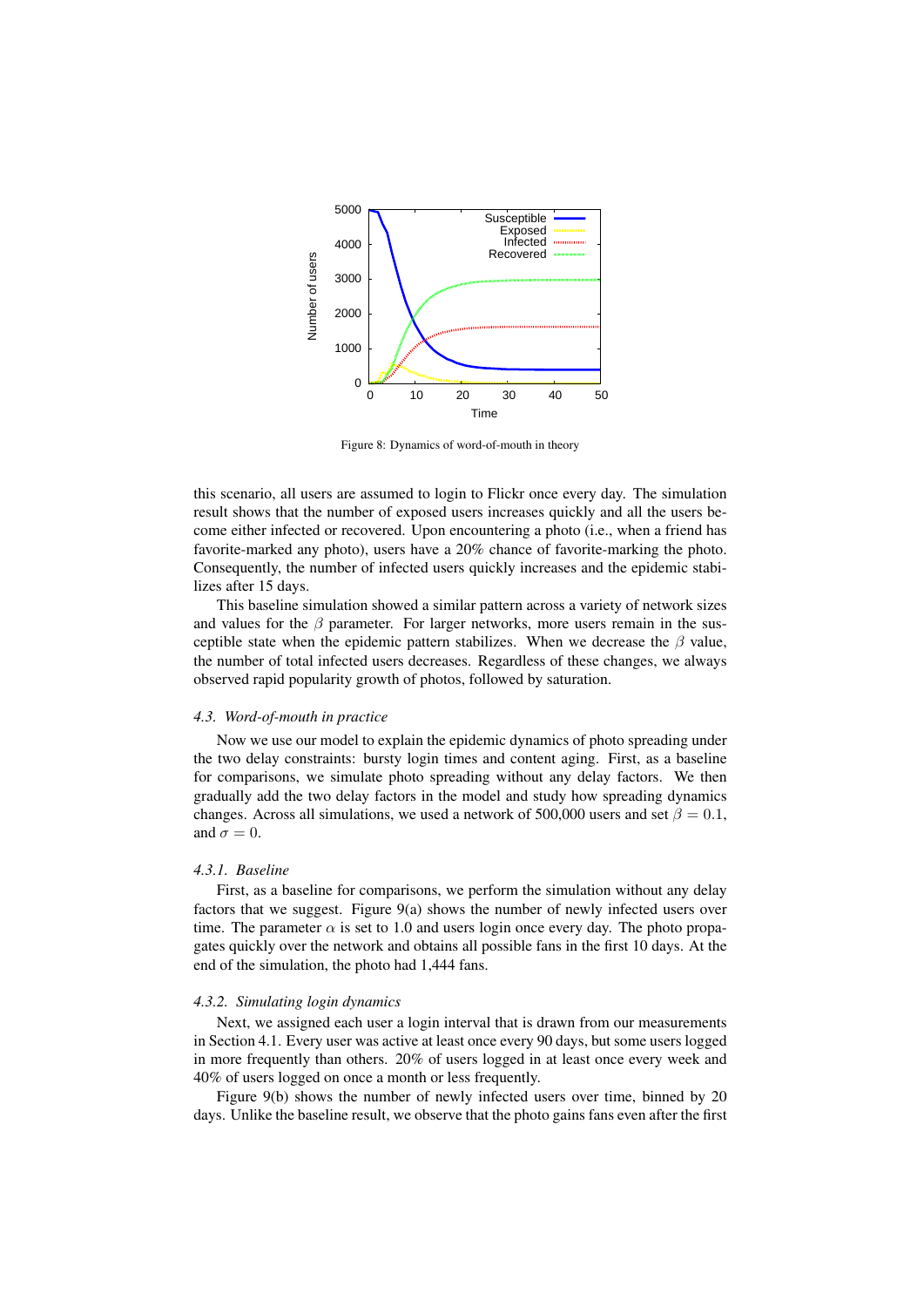

Figure 9: Dynamics of word-of-mouth under realistic considerations of login dynamics and content aging

month. In the first 10 days, the photo gained only 8% of the total fans. Because users do not login frequently, the exposure of content is delayed for all users. This delay in the word-of-mouth propagation adds up when the photo spreads through multiple hops. The entire cascade process is delayed consequently. The infection spreads across 1,462 users only after 335 days. In total, 14,414 users had the opportunity to see the photo.

# *4.3.3. Simulating content aging*

Finally we incorporate content aging in the simulation. We assume that a bookmarked photo moves to lower positions of one's favorites list as the user continues to bookmark new photos. When a photo appears in the lower position of a page or gets pushed out of the first page of the favorites list, it becomes harder to access.

There are several variables that can affect the amount of information available to the user and push faster or slower photos out of the first page. For simplicity, we represent this mechanism by decreasing the  $\alpha$  parameter each time the user's login. More specifically, because a photo can appear in a different position of the favorites list for each user, we consider a unique  $\alpha_{u,p}$  value for each user u and each photo p. When a user U favorite-marks a photo P, for each friend F of U, we set the  $\alpha_{f,p}$  value as 1.0. So, friends of U, when they login to Flickr, are exposed to photo P from U with a probability 1.0. When a user U logs on once more, we decrease the  $\alpha$  value by half, assuming that friends of U would now have new photos in her favorites list. When U logs on k times, we set the  $\alpha_{u,p}$  value to  $1/k$ .

Figure 9(c) shows the number of newly infected users over time when we add both content aging and login dynamics. Now, a photo keep gaining fans even after 300 days and the photo popularity stays steady over a longer period of time. After 335 simulation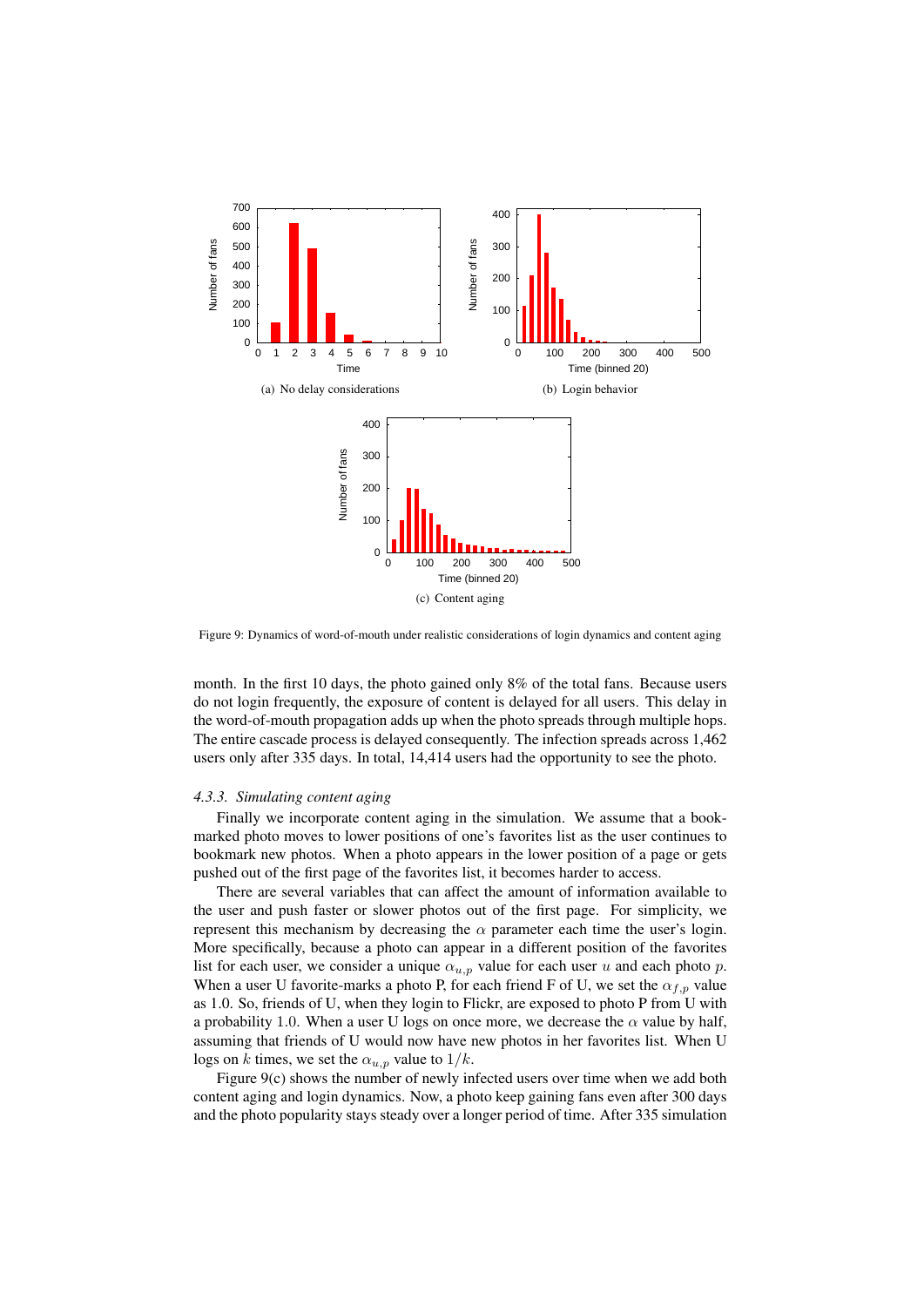steps, the infection spreads across 1,030 users. We notice that the number of fans has dropped to 62% (907/1462). This implies that content aging not only delayed the wordof-mouth process, but also hindered the photo from spreading widely. Compared to the baseline, a higher fraction of Flickr users (20%) were not able to see to the photo at the end of the simulation.

One interesting trend that we observe is that, due to the combined effect of login dynamics and content aging, a user can easily miss the first opportunity to see a photo  $(\alpha_{u,p} \ll 1)$ . But when another friend bookmarks the same photo, the user is again exposed to the photo with a high probability ( $\alpha_{u',p} \approx 1$ ). This sustained word-of-mouth effect keeps a constant residual fraction of exposed users in the system. Consequently, the fraction of infected users continues to grow at a constant, linear rate, with a pattern similar to the observed in real data.

#### 5. Detour path in word-of-mouth

Our results demonstrate that two common factors in online social networks, bursty login behaviors and content aging, significantly delay information propagation through word-of-mouth and lead to a steady popularity pattern of content. Here, we first discuss how these realistic delay factors affect a small-world network's ability to spread information quickly and widely. We then discuss how the two delay factors affect the information cascade paths.

One interesting consequence of the delay described in Sections 4 and 5 is that paths of influence often do not follow the shortest possible path. A user does not always learn about a photo the first time one of her friends introduces it. Instead, she might learn about the photo through other friends later in time. This means that information is not always propagated along the shortest path but, sometimes, one of the longer alternatives. This phenomenon, in fact, can be observed in everyday life. Society consists of hierarchies and within these hierarchies messages are often delivered not by the shortest path, but via a detour path [23]. We usually hear about the whereabouts of our friends through another friend. Sometimes direct conversation is actually slower and more costly than a multi-hop conversation.

Note that there may exist multiple possible friends (or sources) a user could have received a piece of information from. To calculate the path length, we considered two strategies for assigning a single probable cascade path for each fan. First strategy is a random path assignment, where we randomly assign one incoming link per user. The second strategy is the latest-update-first assignment, where we select the neighbor who favorite-marked the same photo the most recently as a source. We also enforce content aging and remove all links where the time of favorite-marking is distanced by more than 1 month (i.e., users are not likely to check out old favorite-markings of a friend). Figure 10 illustrates a typical cascade network from a photo, and the cascade paths based on these link assignment strategies. The photo used for illustration obtained a total of 137 fans. Among them, 90 had links to either the photo uploader or other fans. They form a connected component as shown in Figure 10(a). To easily distinguish the hop distance of users in the social network topology, we colored 1 hop fans in yellow and fans that are 2 or more hops away in green. The network structure shows that the lower bound on the maximum chain length is 2.

In order to further understand the relationship between the two delay factors and path length, we measured the increase in the maximum number of hops information could have traversed in the network, with and without detour factors. For simulation, we focused on the popular photos that had more than 100 fans in the data. There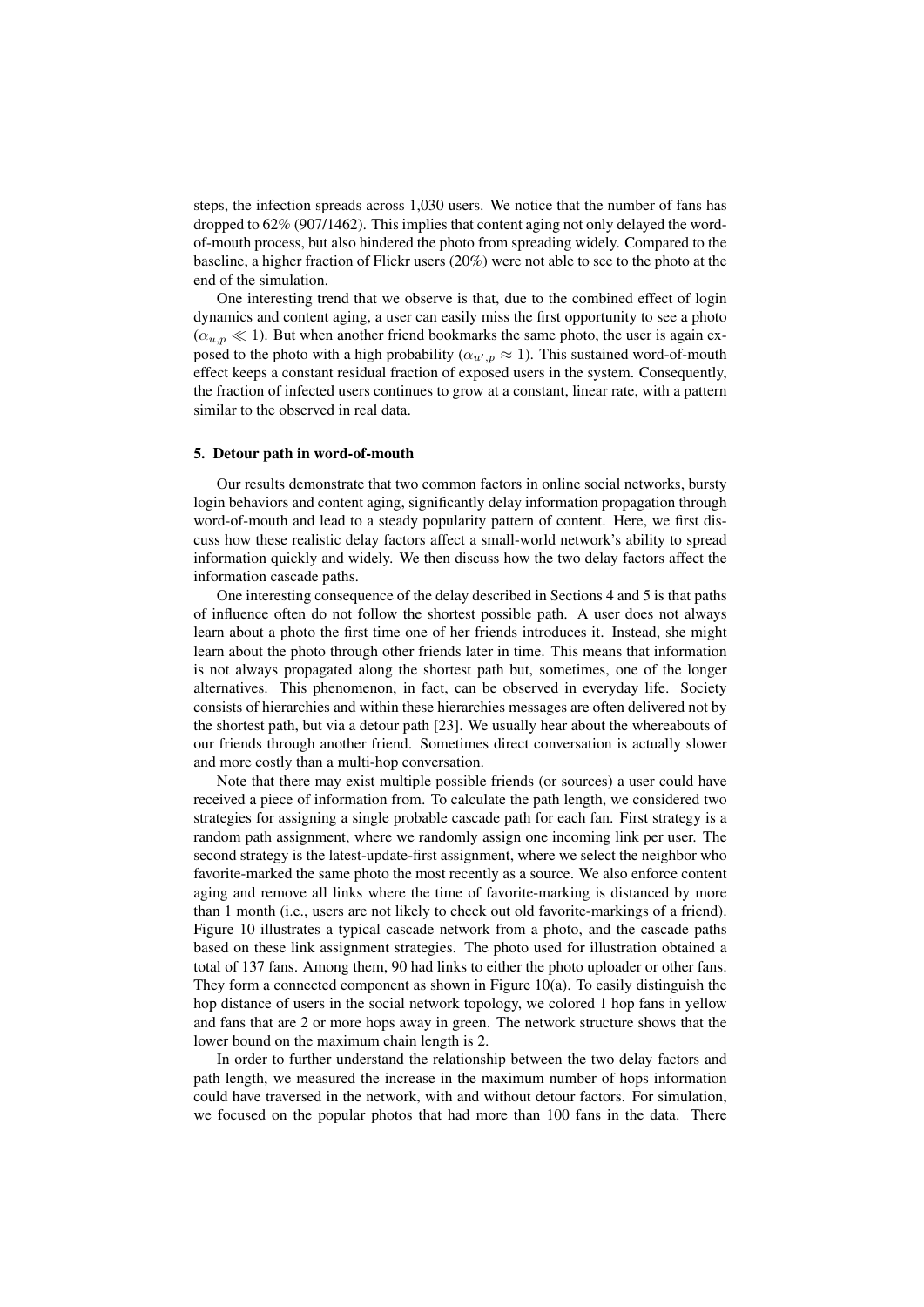

(a) Unconstrained cascade network: 78 (yellow) and 12 (green) (b) After removing old links  $(\theta=1 \text{ month})$ : 71 (yellow) and 12 (green)



(c) Random path assignment, based on (b) (d) Latest-update-first assignment, based on (b)

Figure 10: Cascade networks of an example photo (unconstrained and after pruning links) and the resulting cascade paths for random and the latest-update-first assignment algorithms. A single red node represents the uploader, yellow nodes represent 1-hop fans, and the green nodes represent 2 or more hops away fans, respectively. Singleton fans are removed for space limitation.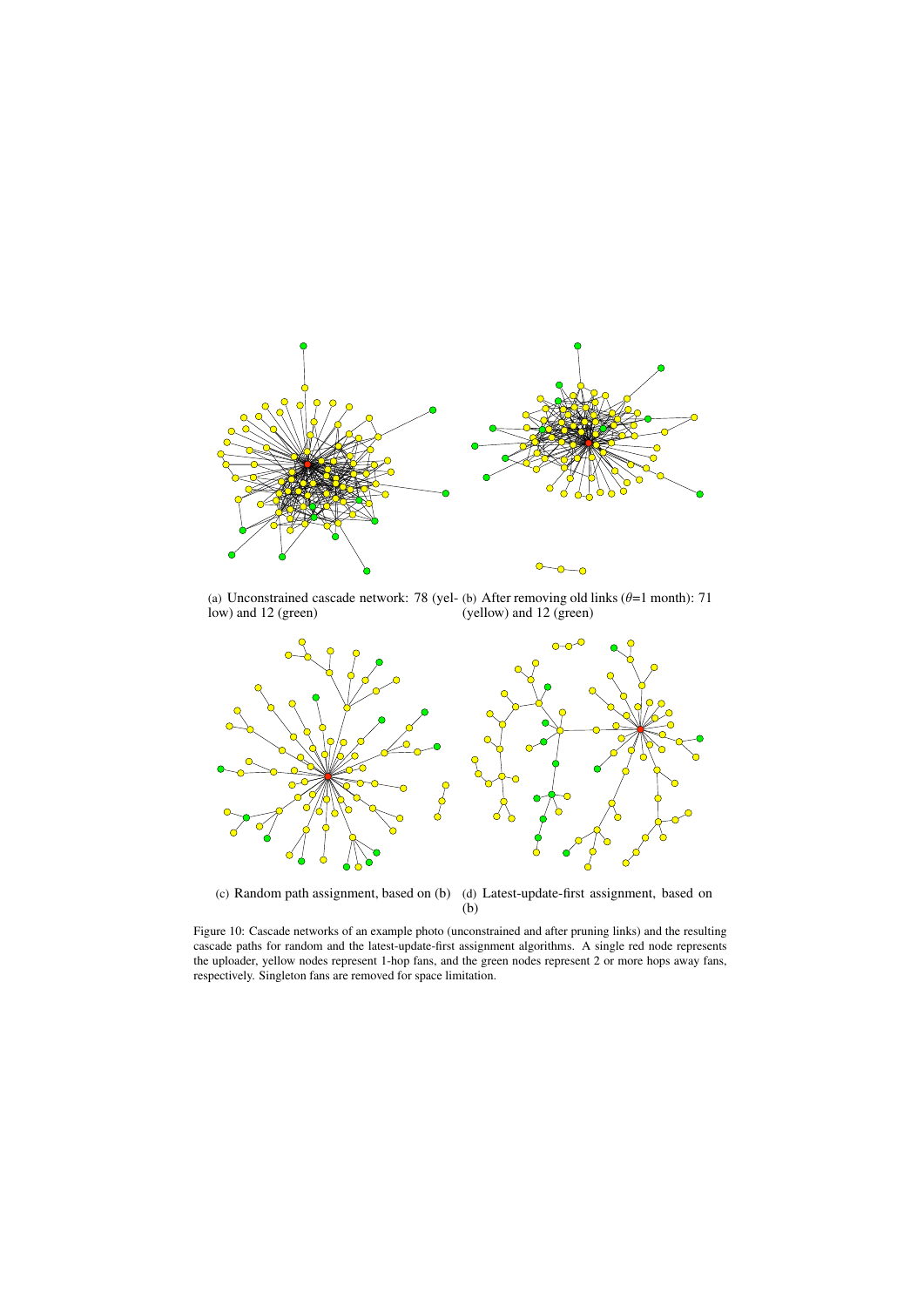were 3,685 photos with a total of 57,756 favorite-markings. We constructed instances of the information cascade networks for each of these 3,685 photos, then compared the maximum chain length in the basic topology (lower bound case), random path assignment, and latest-update-first path assignment. Figure 11 shows the distribution of the maximum path lengths for all 3,685 photos. The average maximum chain length grows rapidly from 3.1 for lower bound case to 5.4 for random assignment and 10.4 for latest-update-first assignment. This simulation result demonstrates that pieces of information, when word-of-mouth is delayed, take detour paths to propagate.



Figure 11: Increase in path lengths due to detour

# 6. Related work

We briefly review related work on the topics of human dynamics, modeling of cascade in the network, and information propagation in online social networks. We begin with related studies on human dynamics. Studies related to social cascades go as far back as the 1950s [35, 39]. Seminal work on persuasive communication, the branching process, and the diffusion of innovations spawned an extensive literature in sociology, economics, social psychology, political science, marketing, and epidemiology [33, 32, 27]. With the advent of OSN data, a number of research presented data-driven analysis and measured patterns of information spreading across social network links. Gruhl *et al.* [22] studied the diffusion of information in the blogosphere based on the use of keywords in blog posts. They presented a pattern of information propagation within blogs based on the theory of infectious diseases to model the flow. Adar and Adamic [1] further extended the idea of applying epidemiological models in describing the information flow and relied on the explicit use of URL links between blogs to track the flow of information. Bakshy *et al.* [7] studied content propagation in the context of the social network existent in Second Life, a multi-player virtual game. By examining cascading trees they find that the social network plays a significant role in the adoption of content.

More recently, Leskovec *et al.* [24] developed a framework for tracking short, distinctive phrases that travel relatively intact through online media. They observed a typical lag of around 2.5 hours between the peak of attention to a phrase in the news media compared to blogs. Similarly, Sun *et al.* [37] also found long chains by studying cascades on Facebook pages, but also showed that these diffusion chains on Facebook are typically started by a substantial number of users. Figueiredo *et al.* [17] studied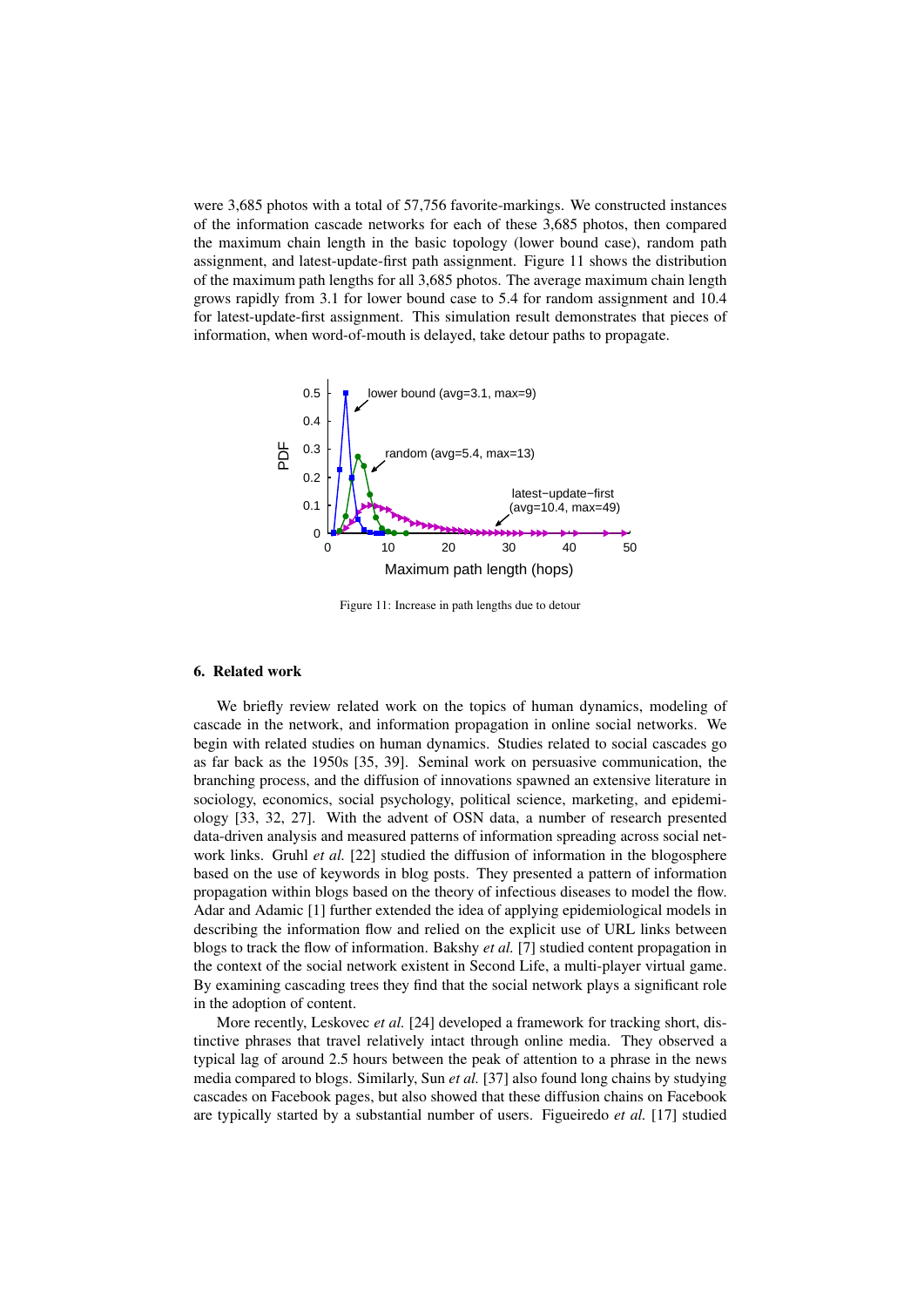how YouTube videos acquire popularity over time and identified the main mechanism through which users reach videos on YouTube.

Gomez-Rodriguez *et al.* [20] investigated the problem of tracing paths of diffusion and influence and proposed an algorithm to decide a near-optimal set of directed edges that will maximize influence propagation. Ghosh and Lerman [19] compared a number of influence metrics over Digg.com data and suggested that a centrality-based measure is the best predictor of influence. Galuba *et al.* [18] propose a propagation model that predicts which users are likely to mention which URLs in Twitter. Recently, Rodrigues textitet al. [34] provide a number of analyses about the patterns of information propagation in Twitter. In addition to quantify the increase on the audience caused by word-of-mount, they also identify typical characteristics of the structure of cascade trees in Twitter. Finally, Cha *et al.* [10] showed that highly influential users are not necessarily the most followed users. In contrast to all these works, our study unveils different aspects of word-of-mouth information propagation.

The bursty dynamics of human behavior has been observed in several contexts [4, 13, 31]. The most prominent model of this behavior is based on a queuing model with a priority queue [8, 40]. This model assumes that every individual prioritizes different activities and executes the task with the highest priority. With this assumption, this model shows that the waiting time of tasks follows a power-law. Additionally, a rich set of theoretical work has focused on the interplay between the social network structure and information flow. Granovetter [21] proposed a linear threshold model, where an adopter of innovation needs to have enough proportion (or threshold) of his neighbors who have previously adopted the same innovation. Dodds and Watts [14] extended this model from the perspective of epidemiology. Watts [42] proposed a mathematical model of global cascades based on sparse Erdős-Rényi random networks and found that global-scale cascade could occur even with few early adopters. Watts examined the conditions for when such cascade happens under homogenous thresholds of user susceptibility.

Finally, there are a number of efforts towards modeling cascade events [14]. Next, we review the two most relevant to our work, in addition to the SIR model already described in Section 4.1. First is the Internet chain letter model by Liben-Nowell and Kleinberg [25], which introduces a discard-rate parameter reflecting the probability that a given person discards the letter. In this model, however, the spreading is driven by a push-based mechanism, as opposed to the Flickr dynamics that are mainly based on a pull mechanism.

Second is the social interaction model by Crandall et al. [12]. This model is used to describe a social media system where people come across others while performing particular activities. The model assumes that people's future behavior can be predicted by their past behaviors and those of friends. This model displays the social selection and social influence phenomenon seen in the editing history of Wikipedia articles. The Flickr social network evolves in a similar fashion, since people with similar taste on photos are likely to meet each other through various mechanisms. However, this paper does not cover the evolution of social networks or other social interactions, but rather how information propagates through the social network.

## 7. Concluding Remark

In a network with small-world properties, the average path length between people is so small that every pair of users can be connected in a few hops even when the size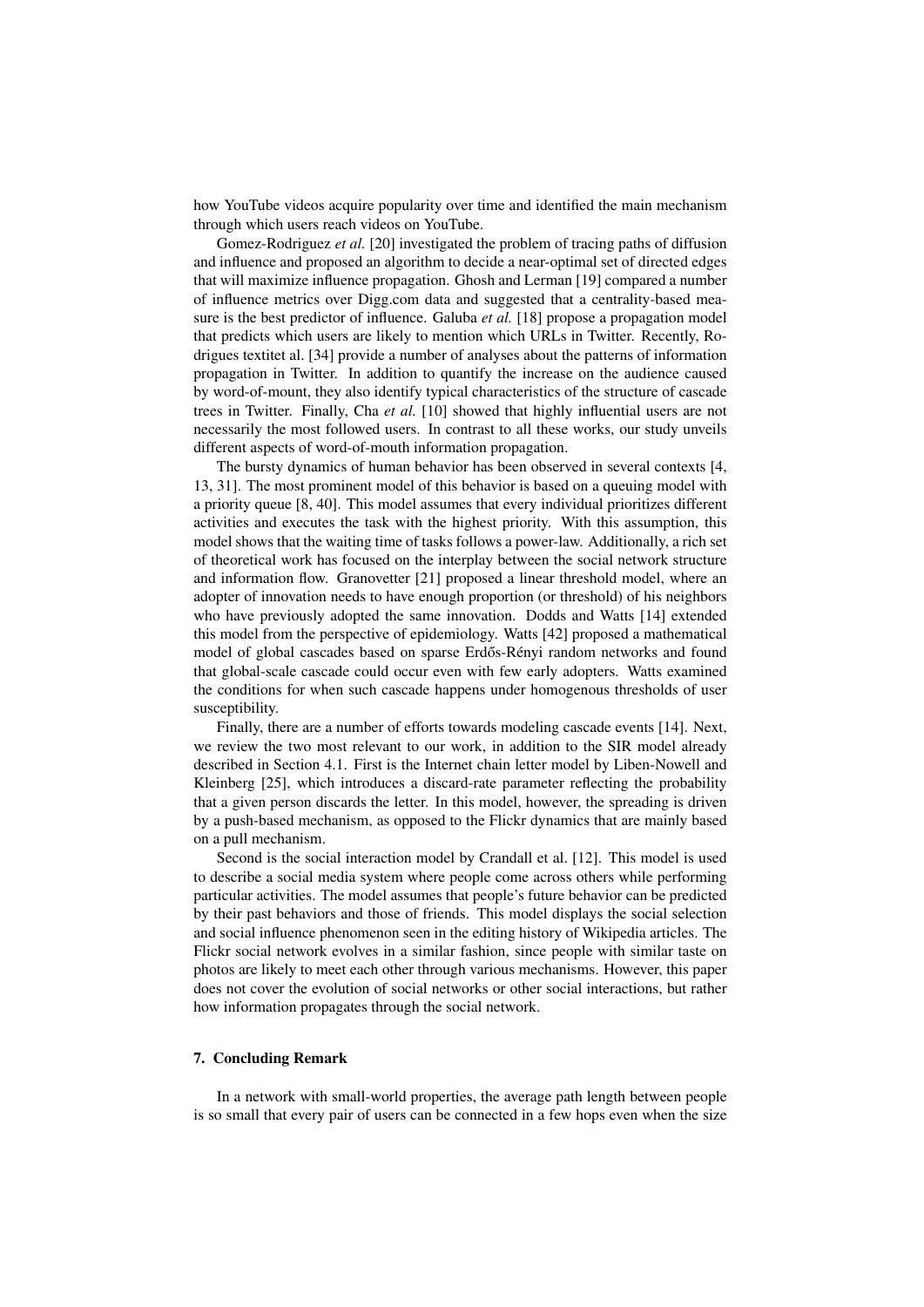of the network reaches planetary-scale [15]. Therefore, a social network with smallworld properties in theory can spread pieces of information quickly and widely through social links (i.e., word-of-mouth). The structure of the Flickr social network satisfies this condition of quick information spreading [11]: The average path length is short and a randomly chosen user can reach a large fraction of all users within a few hops. However, we saw that photos spread through social links in a substantially delayed manner.

In this paper we investigate possible explanations for this mismatch in theory and practice. Particularly, we studied the behavior of Flickr users and uncovered two factors that delay word-of-mouth propagation. These factors are (a) the bursty temporal dynamics of individuals' login times and (b) the diminishing availability of content from a particular user as new content displaces old ones. Taken together, the two factors impose a crucial constraint on information propagation: a user should not only be active, but also content from a friend should be easily available at the time of a user's activity. As a result, information takes a long time to propagate through each social link and collectively this means that popularity of content is steady over time. The delay factors we studied are common in many online social networks, and we believe that our results can be applied to understand the inherent delay associated with word-of-mouth propagation in many other online social networks.

There are a number of directions for future work. An exciting extension of this work will be to apply our model to other types of social media, such as tracking the spread of videos and audio content in social networks. Multimedia content might show similar traits in the way they are adopted in the social network and transmitted to different parts of the network.

#### References

- [1] E. Adar, L. A. Adamic, Tracking Information Epidemics in Blogspace, in: ACM Int'l Conference on Web Intelligence, 2005.
- [2] Y.-Y. Ahn, S. Han, H. Kwak, S. Moon, H. Jeong, Analysis of topological characteristics of huge online social networking services, in: Int'l World Wide Web Conference (WWW), 2007.
- [3] R. Albert, H. Jeong, A.-L. Bárabási, The Diameter of the WWW, Nature 401 (1999) 130–131.
- [4] H. R. Anderson, Fixed Broadband Wireless System Design, Wiley, New York, 2003.
- [5] R. M. Anderson, R. M. May, Infectious Diseases of Humans: Dynamics and Control, Oxford University Press, Oxford, UK, 1992.
- [6] J. Aron, I. Schwartz, Seasonality and period-doubling bifurcations in an epidemic model, J. of Theoretical Biology.
- [7] E. Bakshy, B. Karrer, L. A. Adamic, Social Influence and the Diffusion of User-Created Content, in: ACM Conference on Electronic Commerce (EC), 2009.
- [8] A.-L. Bárabási, The origin of bursts and heavy tails in humans dynamics, Nature 435 (2005) 207.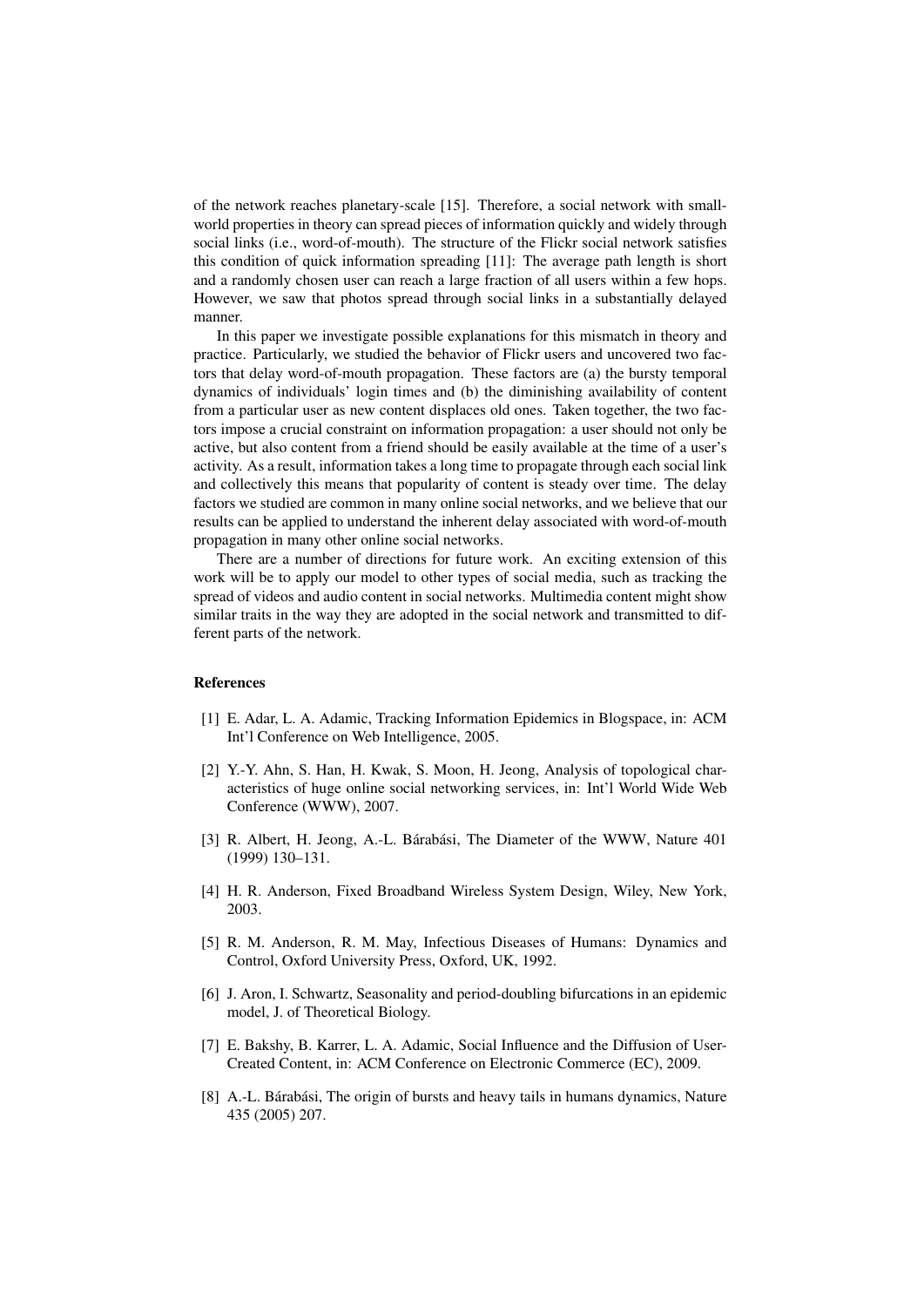- [9] F. Benevenuto, T. Rodrigues, V. Almeida, J. M. Almeida, K. W. Ross, Video interactions in online video social networks, ACM Transactions on Multimedia Computing, Communications and Applications (TOMCCAP) 5 (4) (2009) 1–25.
- [10] M. Cha, H. Haddadi, F. Benevenuto, K. Gummadi, Measuring User Influence in Twitter: The Million Follower Fallacy, in: Int'l AAAI Conference on Weblogs and Social Media (ICWSM).
- [11] M. Cha, A. Mislove, K. P. Gummadi, A Measurement-Driven Analysis of Information Propagation in the Flickr Social Network, in: Int'l World Wide Web Conference (WWW), 2009.
- [12] D. Crandall, D. C. ley, D. Huttenlocher, J. Kleinberg, S. Suri, Feedback Effects between Similarity and Social Influence in Online Communities, in: ACM SIGKDD Conference on Knowledge Discovery and Data Mining (KDD), 2008.
- [13] C. Dewes, A. Wichmann, A. Feldman, An analysis of internet chat systems, in: ACM Internet Measurement Conference (IMC), 2003.
- [14] P. Dodds, D. Watts, A Generalized Model of Social and Biological Contagion, Journal of Theoretical Biology.
- [15] P. S. Dodds, R. Muhamad, D. J. Watts, An experimental study of search in global social networks, Science 301 (2003) 827.
- [16] S. N. Dorogovtsev, J. F. F. Mendes, Evolution of Networks: from biological networks to the Internet and WWW, Oxford University Press, 2003.
- [17] F. Figueiredo, F. Benevenuto, J. Almeida, The tube over time: Characterizing popularity growth of youtube videos, in: ACM Int'l Conference of Web Search and Data Mining (WSDM), 2011.
- [18] W. Galuba, K. Aberer, D. Chakraborty, Z. Despotovic, W. Kellerer, Outtweeting the twitterers - predicting information cascades in microblogs, in: USENIX conference on Online social networks (WOSN), 2010, pp. 1–9.
- [19] R. Ghosh, K. Lerman, Predicting Influential Users in Online Social Networks, in: AAAI Int'l Conference on Weblogs and Social Media (ICWSM), 2010.
- [20] M. Gomez-Rodriguez, J. Leskovec, A. Krause, Inferring Networks of Diffusion and Influence, in: ACM SIGKDD Conference on Knowledge Discovery and Data Mining (KDD), 2010.
- [21] M. Granovetter, Threshold Models of Collective Behavior, American Journal of Sociology 83 (6) (1978) 1420–1443.
- [22] D. Gruhl, R. Guha, D. Liben-Nowell, A. Tomkins, Information Diffusion Through Blogspace, in: Int'l World Wide Web Conference (WWW), 2004.
- [23] G. Kossinets, J. Kleinberg, D. Watts, The Structure of Information Pathways in a Social Communication Network, in: ACM SIGKDD Conference on Knowledge Discovery and Data Mining (KDD), 2003.
- [24] J. Leskovec, L. Backstrom, J. Kleinberg, Meme-Tracking and the Dynamics of the News Cycle, in: ACM SIGKDD Conference on Knowledge Discovery and Data Mining (KDD), 2009.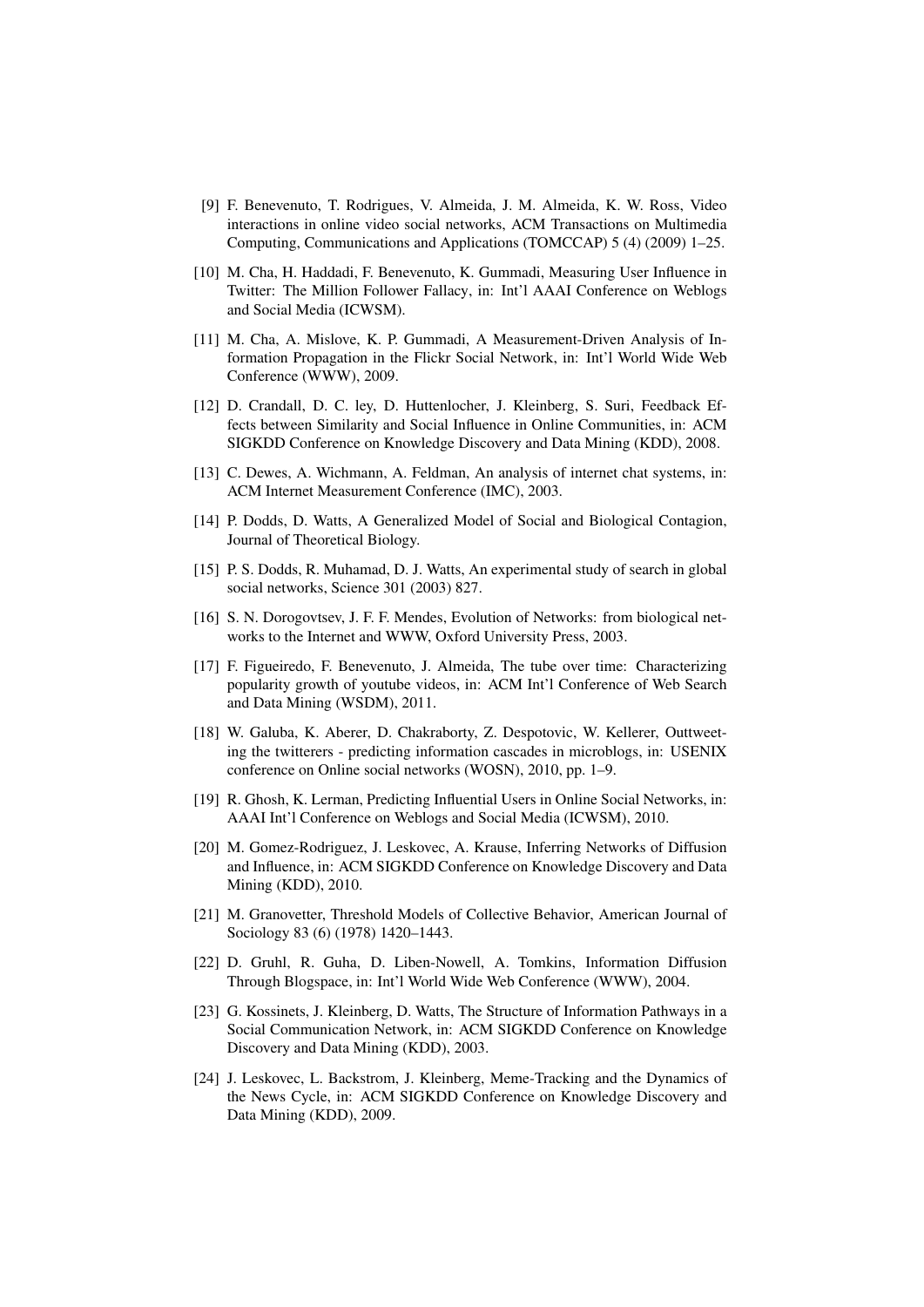- [25] D. Liben-Nowell, J. Kleinberg, Tracing Information Flow on a Global Scale using Internet Chain-Letter Data, Procedings of the National Academy of Sciences (PNAS) 105 (12) (2008) 4633–4638.
- [26] D. Liben-Nowell, J. Novak, R. Kumar, P. R. A. Tomkins, Geographic Routing in Social Networks, Procedings of the National Academy of Sciences (PNAS) 102 (2005) 11623–1162.
- [27] R. M. May, A. L. Lloyd, Infection Dynamics on Scale-Free Networks, Physical Review E 64.
- [28] S. Milgram, The Small World Problem, Psychology Today 1 (3).
- [29] A. Mislove, M. Marcon, K. P. Gummadi, P. Druschel, B. Bhattacharjee, Measurement and Analysis of Online Social Networks, in: ACM Internet Measurement Conference, 2007.
- [30] M. E. J. Newman, The structure of scientific collaboration networks, Procedings of the National Academy of Sciences (PNAS).
- [31] J. G. Oliveira, A.-L. Barabási, Human dynamics: The correspondence patterns of darwin and einstein, Nature 437 (2005) 1251.
- [32] R. Pastor-Satorras, A. Vespignani, Epidemics and Immunization in Scale-Free Networks, Wiley, Berlin, 2005.
- [33] R. Pastor-Satorras, A. Vespignani, Infection Dynamics on Scale-Free Networks, Chapter Epidemics and Immunization in Scale-Free Networks, Handbook of Graphs and Networks.
- [34] T. Rodrigues, F. Benevenuto, M. Cha, K. P. Gummadi, V. Almeida, On word-ofmouth based discovery of the web, in: ACM SIGCOMM Internet Measurement Conference (IMC), 2011.
- [35] E. M. Rogers, Diffusion of Innovations, Free Press, New York, NY, 1962.
- [36] E. M. Rogers, Diffusion of Innovations, 5th ed., Free Press, New York, NY, 2003.
- [37] E. Sun, I. Rosenn, C. Marlow, T. Lento, Gesundheit! Modeling Contagion Through Facebook News Feed, in: AAAI Int'l Conference on Weblogs and Social Media (ICWSM), 2009.
- [38] M. Torkjazi, R. Rejaie, W. Willinger, Hot Today, Gone Tomorrow: On the Migration of MySpace Users, in: ACM SIGCOMM Workshop on Social Networks (WOSN), 2009.
- [39] T. W. Valente, Network Models of the Diffusion of Innovations, Hampton Press, Cresskill, N.J., 1995.
- [40] A. Vázquez, J. G. Oliveira, Z. Dezsö, K.-I. Goh, I. Kondor, A.-L. Barabási, Modeling bursts and heavy tails in human dynamics, Physical Review E 73 (2006) 036127.
- [41] D. Watts, S. Strogatz, Collective dynamics of 'small-world' networks., Nature 393 (1998) 440–442.